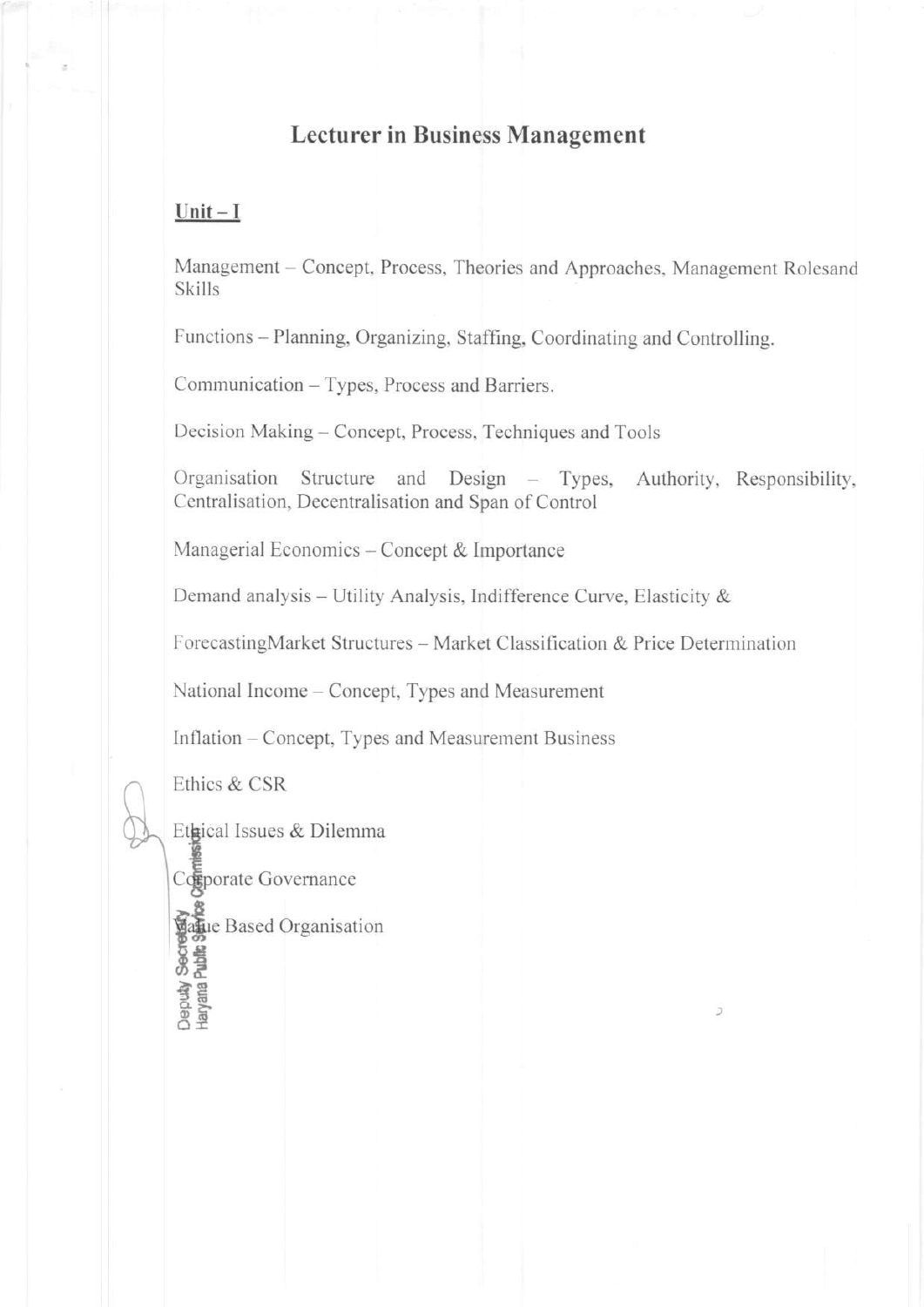## $Unit - II$

Organisational Behaviour – Significance  $&$  Theories

lndividual Behaviour - Personality, Perceptior, Values, Attitude, Leaming and Motivation

Group Behaviour – Team Building, Leadership, Group Dynamics

Interpersonal Behaviour & Transactional Analysis

Organizational Culture & Climate

Work Force Diversity & Cross Culture Organisational

BehaviourEmotions and Stress Management

Organisational Justice and Whistle Blowing

Human Resource Management - Concept, Perspectives, Influences andRecent Trends

Human Resource Planning, Recruitment and Selection, Induction, Training and Development

Job Analysis, Job Evaluation and Compensation Management

## $Unit - III$

 $D_1$ 

millsstor

BOIRD 56 TF

EE

Strategic Role of Human Resource Management

Competency Mapping & Balanced Scoreboard

Career Planning and Development

Performance Management and Appraisal

Organization Development, Change & OD lnterventions

Talent Management & Skill Development

Employee Engagement & Work Life Balance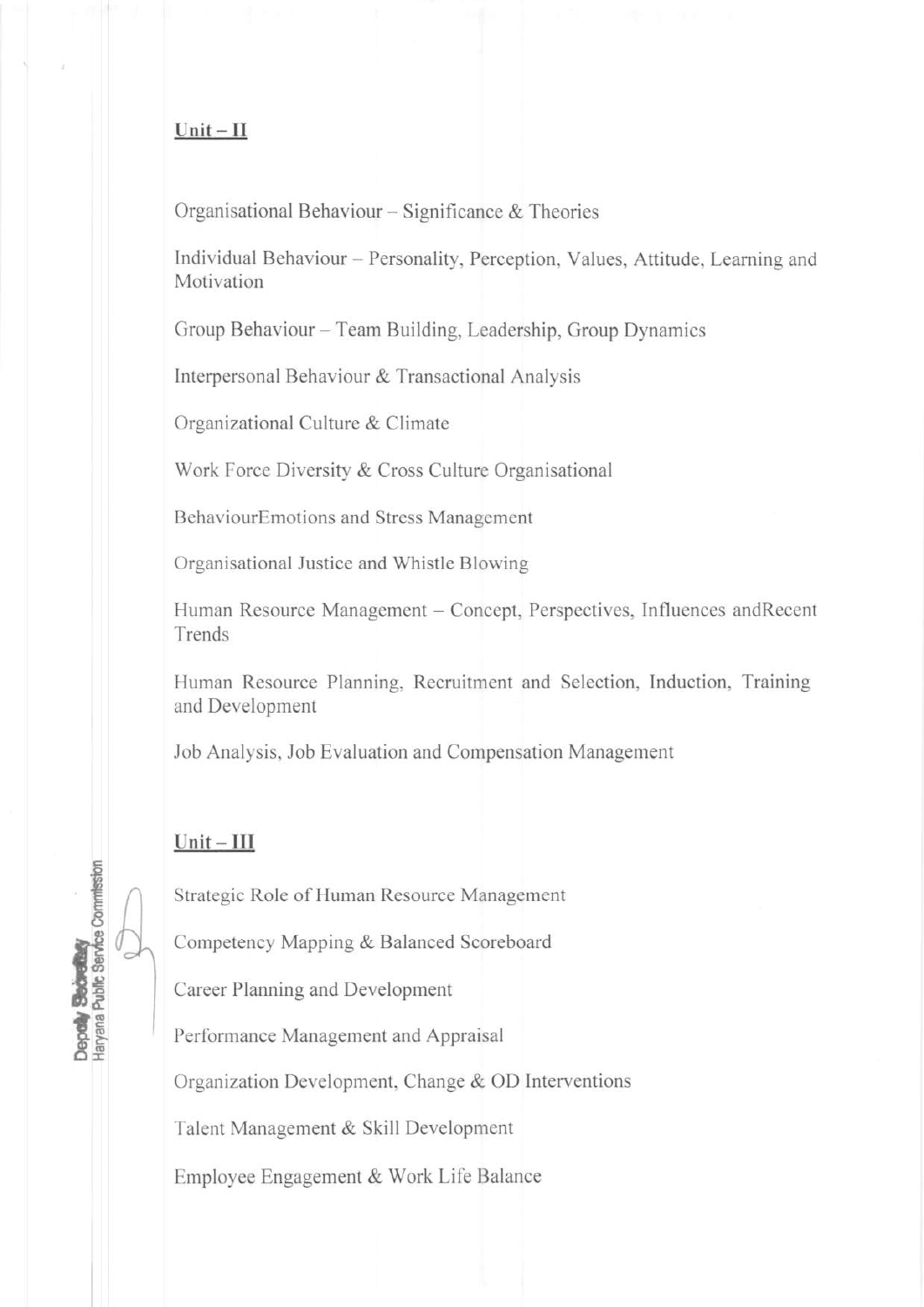Industrial Relations: Disputes & Grievance Management, Labour Welfare and Social Security

Trade Union & Collective Bargaining

International Human Resource Management – HR Challenge of International **Business** 

Green HRM

Unit-IV

Accounting Principles and Standards, Preparation of Financial Statements

Financial Statement Analysis - Ratio Analysis, Funds Flow and Cash Flow Analysis, DuPont Analysis

Preparation of Cost Sheet, Marginal Costing, Cost Volume Profit Analysis

Standard Costing & Variance Analysis

Financial Management, Concept & Functions

Capital Structure - Theories, Cost of Capital, Sources and Finance Budgeting

and Budgetary Control, Types and Process, Zero base Budgeting

Leverages – Operating, Financial and Combined Leverages, EBIT-EPS Analysis, Financial Breakeven Point & Indifference Level.

# Unit $-V$

Depaiy Sacraing<br>Haryana Public Sarks Commission

Value & Returns - Time Preference for Money, Valuation of Bonds and Shares, Risk and Returns:

Capital Budgeting - Nature of Investment, Evaluation, Comparison of Methods; Risk and Uncertainly Analysis

Dividend – Theories and Determination

Mergers and Acquisition - Corporate Restructuring, Value Creation, Merger Negotiations, Leveraged Buyouts, Takeover

Portfolio Management - CAPM, APT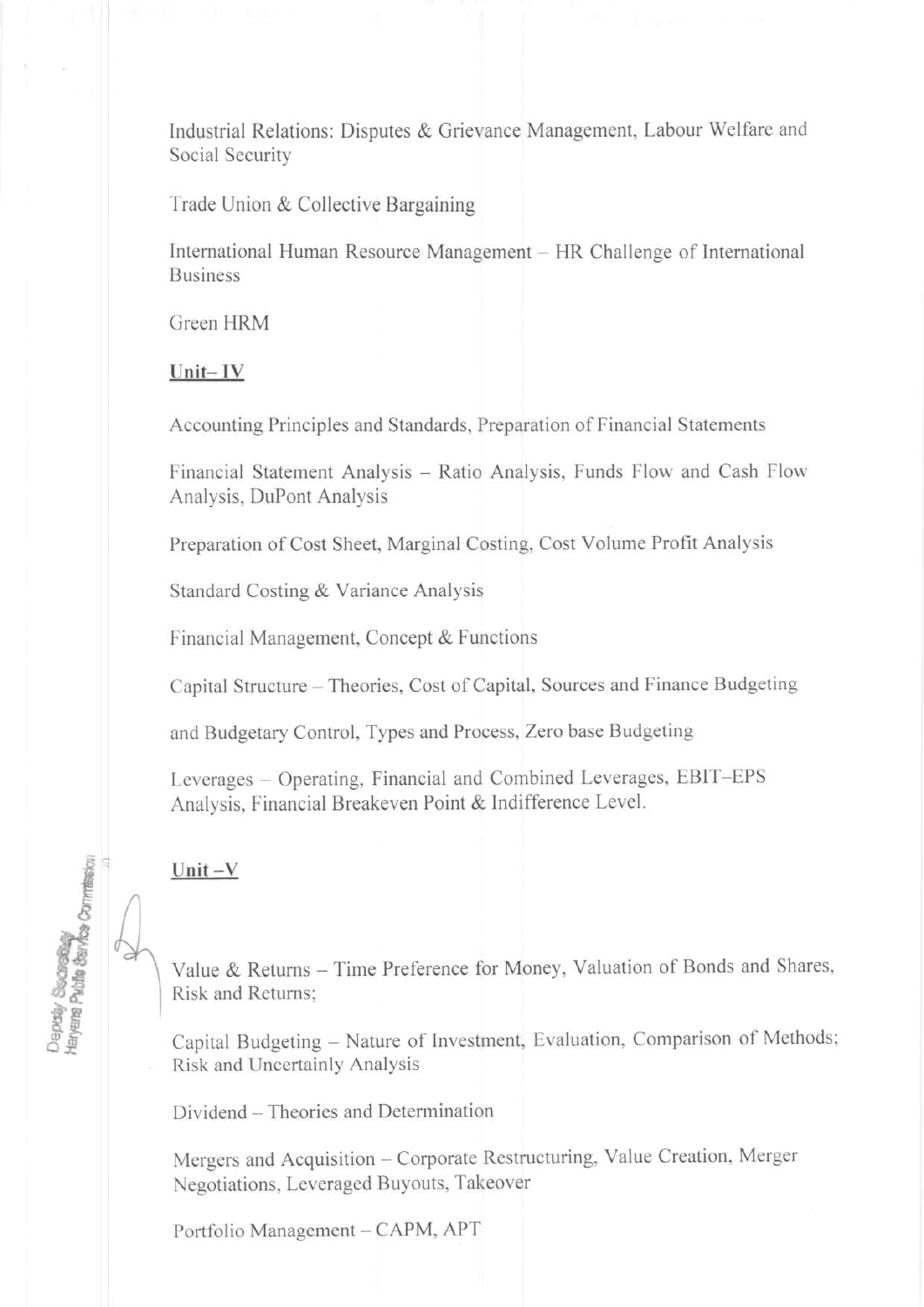Derivatives - Options, Option Payoffs, Option Pricing, Forward Contracts & Future Contracts

Working Capital Management - Determinants, Cash, Inventory, Receivables and Payables Management, Factoring

International Financial Management, Foreign cxchange market

Unit - VI

Strategic Management - Concept, Process, Decision & Types

Strategic Analysis – External Analysis, PEST, Porter's Approach to industry analysis, Intemal Analysis - Resource Based Approach, Value Chain Analysis

Strategy Formulation – SWOT Analysis, Corporate Strategy – Growth, Stability, Retrenchment, Integration and Diversification, Business Portfolio Analysis - BCG, GE Business Model, Ansoff's Product Market Growth Matrix

Strategy Implementation - Challenges of Change, Developing ProgramsMckinsey 7s Framework

Marketing - Concept, Orientation, Trends and Tasks, Customer Value and Satisfaction

Market Segmentation, Positioning and Targeting

Product and Pricing Decision - Product Mix, Product Life Cycle, New Product development, Pricing - Types and Strategies

Place and promotion decision - Marketing channels and value networks, VMS, IMC, Advertising and Sales promotion

# Unit-VII

 $\frac{1}{2}$ 

rty Secretary<br>The Public Service Commit<br>Department

apa<br>Man

Consumer and lndustrial Buying Behaviour: Theories and Models of Consumer Behaviour

Brand Management - Role of Brands, Brand Equity, Equity Models, Developinga Branding Strategy; Brand Name Decisions, Brand Extensions and Loyalty

Logistics and Supply Chain Management, Drivers, Value creation, Supply Chain Design, Designing and Managing Sales Force, Personal Selling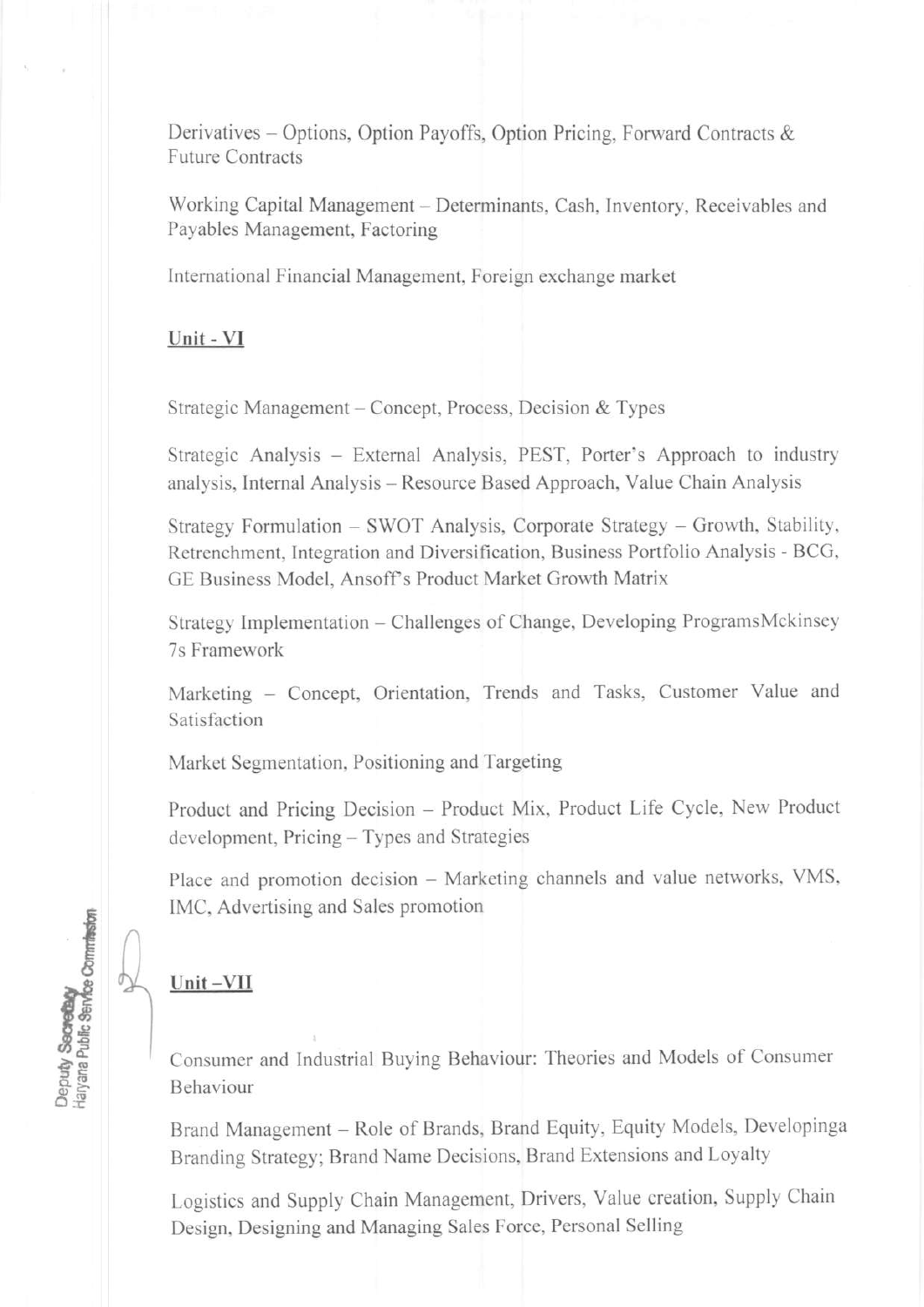Service Marketing - Managing Service Quality and Brands, Marketing Strategiesof Service Firms

Customer Relationship Marketing - Relationship Building, Strategies, Values and Process

Retail Marketing – Recent Trends in India, Types of Retail Outlets.

Emerging Trends in Marketing - Concept of e-Marketing, Direct Marketing. Digital Marketing and Green Marketing

Intemational Marketing - Entry Mode Decisions, Planning Marketing Mix for lntemational Markets

#### Unit-VIII

Statistics for Management: Concept, Measures Of Central Tendency and Dispersion, Probability Distribution - Binominal, Poison, Normal and Exponential

Data Collection & Questionnaire Design

Sampling – Concept, Process and Techniques

Hypothesis Testing - Procedure; T, Z, F, Chi-square tests

Correlation and Regression Analysis

Operations Management – Role and Scope

Facility Location and Layout - Site Selection and Analysis, Layout - Design and Process

Enterprise Resource Planning – ERP Modules, ERP implementation

Scheduling; Loading, Sequencing and Monitoring

Quality Management and Statistical Quality Contol, Quality Circles, Total Quality Management - KAIZEN, Benchmarking, Six Sigma; ISO 9000 Series Standards

Operation Research - Transportation, Queuing Decision Theory, PERT / CPM

### $Unit -IX$

€ ē

**Branch** 

n**tay**<br>Gina Ph

International Business - Managing Business in Globalization Era; Theories of International Trade; Balance of payment